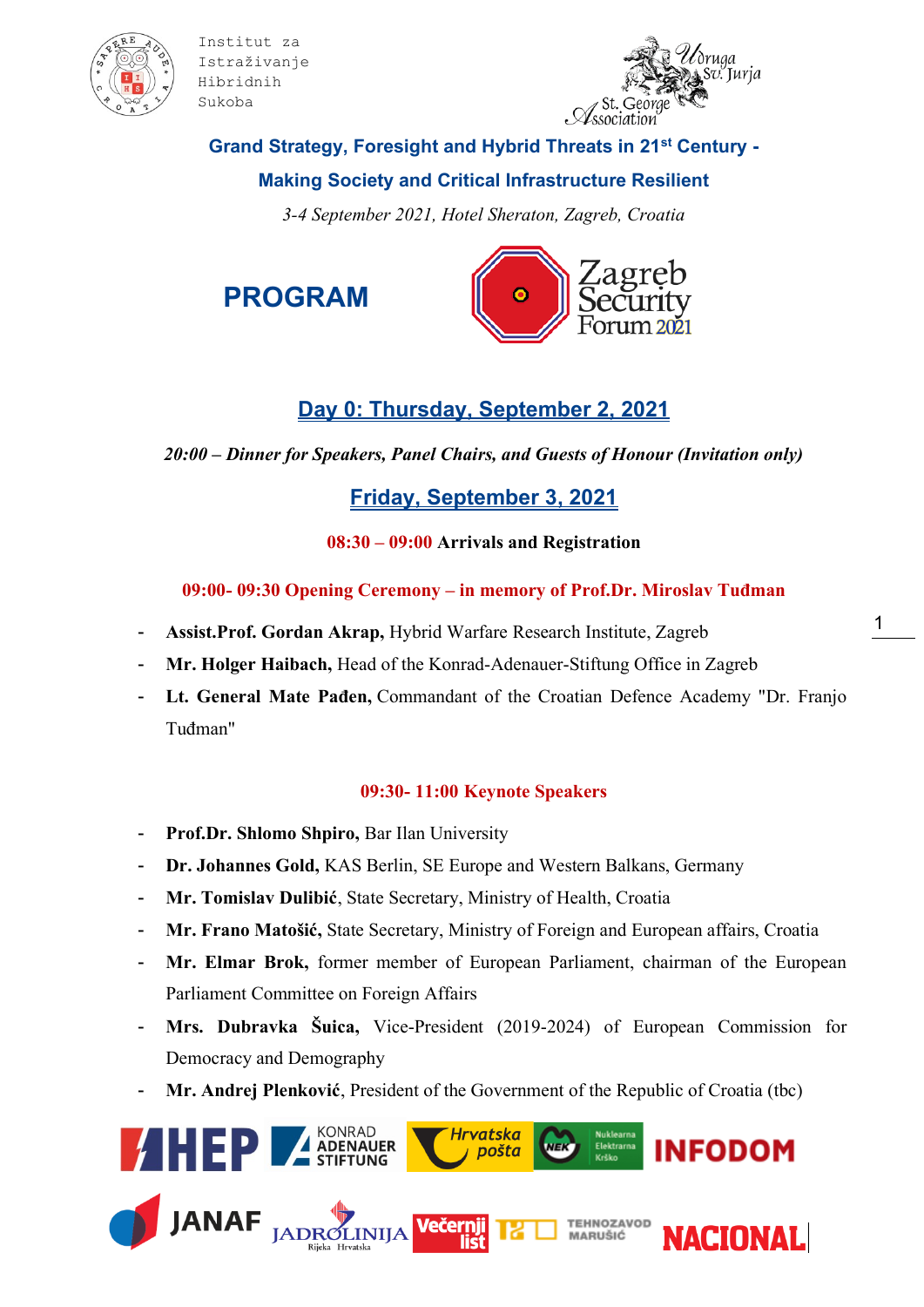



#### **11:00-11:15 Coffee Break**

## **11:15-13:15**

## **Panel I: Strategic Foresight and Hybrid Threats**

## **Chair: General (ret.) Mirko Šundov, PhD**

**Lieutenant General Dr. Florian Coldea, "Mihai Viteazul" National Intelligence Academy, Romania**: Intelligence Challenges in Countering Hybrid Threats

**Prof.Dr. Shlomo Shpiro,** Bar Ilan University, Ramat Gan, Israel: Foresight, Technology, and Hybrid Crisis Management – Lessons learned from Corona and Afghanistan (On-line)

**Prof.Dr.Gilliam de Valk, University of Leiden:** Hybrid warfare and the Grey Zone: to deal with the Shaping of the environment through the concept of Augmented Intelligence

**Dr. Vira Ratsiborynska, Adjunct professor on NATO and transatlantic approaches to security, Free University of Brussels (VUB**)**:** Role of foresight in grand strategy planning, development, and training

**13:15-14:15 Lunch (one non-alcoholic beverage included)**

#### **14:15 16:15**

#### **Panel II: Strategic Challenges and Hybrid Threats to Freedom and Society**

#### **Chair: Hrvoje Sagrak, INFODOM, Croatia**

**Expert commentator/Challenger: Dr. Dorthe Bach Nyemann,** Royal Danish Defence College, Denmark (On-line)

**Dr. Jose L. Diego, Ivan L. Martinez, Valencia Local Police:** EU – Hybnet

**Ephraim Lapid, The Europa Institute, Bar-Ilan University, Ramat - Gan, Israel:** Lessons of the Israeli Defense Establishment in Coping with COVID-19 (On-line)

**Prof.Dr. Aleksandra Gasztold, University of Warsaw; Dr. Przemysław Gasztold, War Studies University, Poland:** Vulnerability, Risk Analysis and Resilience Management in Critical Infrastructures in Poland and Germany

**Prof.Dr. Slavko Vidović, INFODOM Group, Prof.Dr. Neven Vrček, Faculty of organisation and informatics, University of Zagreb, Hrvoje Sagrak, CEO INFODOM Zagreb, Croatia:** 

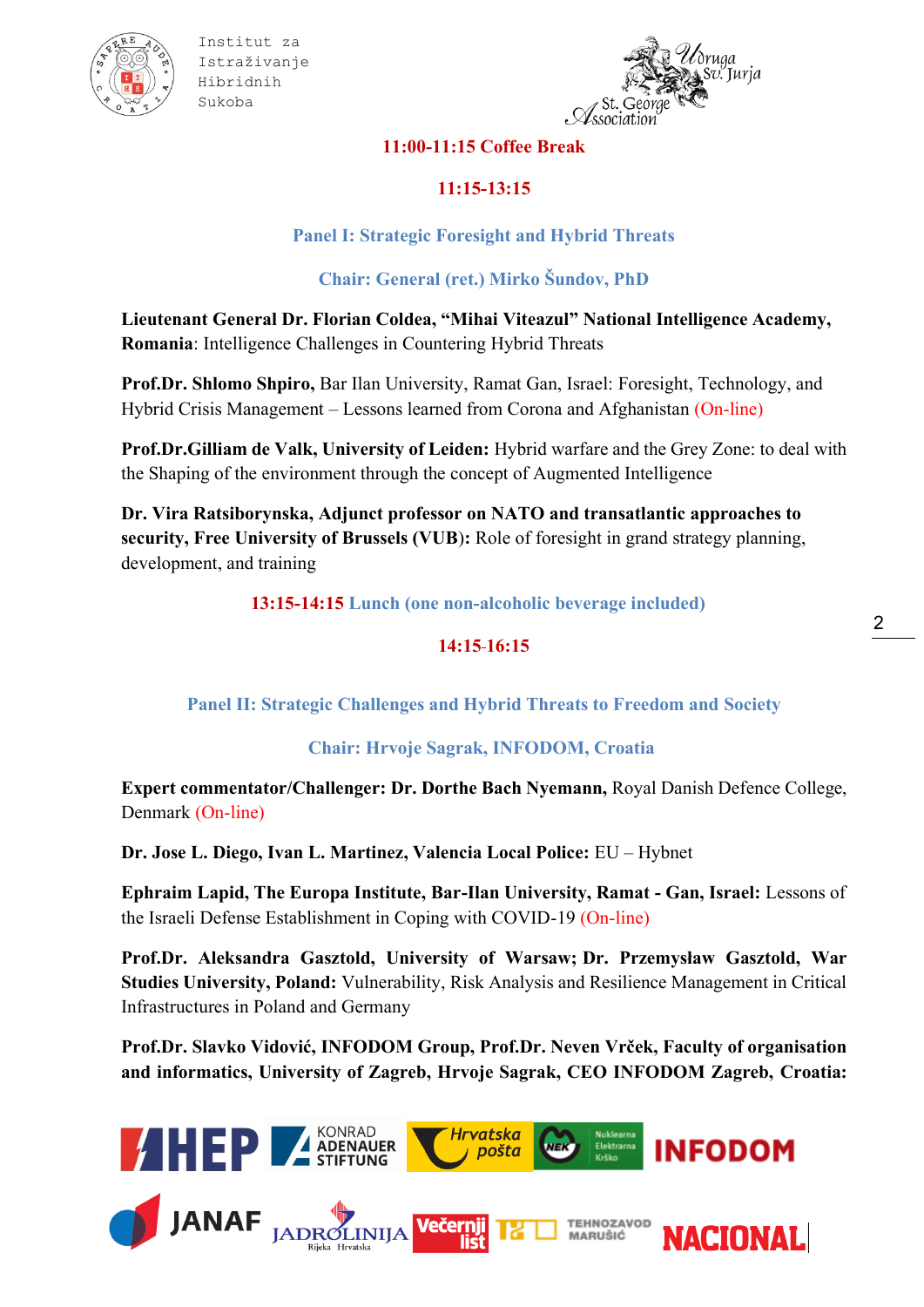



Resilience and Agility in Smart Industry Infrastructure as a Strategic Protection Tool Against Emerging Security Challenges

**Col. (ret.) Martti Kari, PhD, Faculty of Information Technology in the University of Jyväskylä:** Strategic Culture as a Tool for Foreseeing Hybrid Threats: Russia as a Case Study (On-line)

#### **16:15-16:40 Coffee Break**

#### **16:40-18:40**

#### **Panel III: NATO and Hybrid Threats**

#### **Chair: Assist.Prof. Gordan Akrap, Hybrid Warfare Research Institute, Zagreb**

**Expert commentator/Challenger: Neil Chuka,** Strategic Analyst/Defence Research and Development Canada Centre for Operational Research and Analysis, Department of National Defence, Canada (On-line)

**Prof. Dr. Yantsislav Yanakiev, Bulgarian Defence Institute "Prof. Tsvetan Lazarov":**  Strengthening Societal Resilience of the Allies on the Eastern Flank of NATO as a Means to Protect from Hybrid Threats (On-line)

**Dr. Gintaras Labutis, Military Academy of Lithuania:** The Analysis of Foresight Techniques at Lithuanian Armed Forces Long-Term Planning

**Dr. Laris Gaiser:** Chinese hybrid warfare approach and the logic of strategy

**Dr. Andrew N. Liaropoulos, Assistant Professor, University of Piraeus, RIEAS, Greece:**  Digital authoritarianism 'Made in China': A techno-dystopian future

**Dr. Paul Charon, Director for Intelligence, Strategic Foresight and Hybrid Threats at the Institute for Strategic Research:** Operation "Infektion 2.0", a deepening of the russianisation of Chinese disinformation campaigns

**20:00 - Networking dinner for all Forum participants (two non-alcoholic beverages** 

**included)**

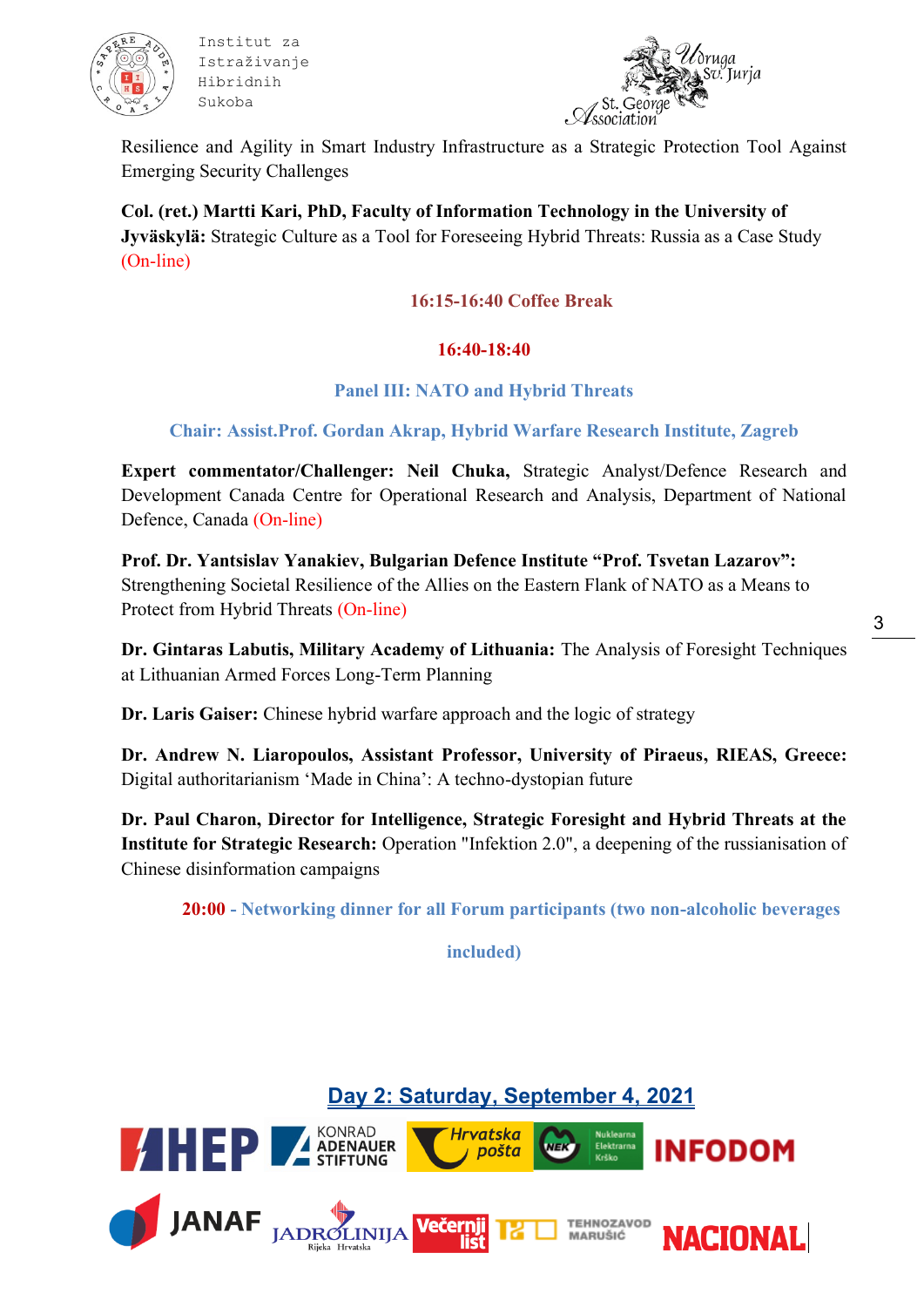



#### **10:00 11:30**

#### **Session Under Chatham House Rules**

**Panel IV: Hybrid Threats and Election Influence Operations – Lessons learned?**

## **Chair: Assist.Prof. Gordan Akrap, Prof.Dr. Shlomo Shpiro**

**Ljubomir Filipović, Analyst, Montenegro:** Analysis of the foreign malign influence in the Montenegrin election campaign, including the church protests 2019-2020

**Dr. Jerko Livaja, Ministry of the Internal Affairs of the Herzegovina-Neretva Canton:**  Decentralized Security Systems in Hybrid War Conditions with an Emphasis on the Security System in Bosnia and Herzegovina (On-line)

## **11:30 13:00**

**Panel V: Hybrid Threats Domains of Appearance**

**Chair: Prof. Dr. Mladen Vedriš, University of Zagreb**

**David Snetselaar, The Netherlands Defence Academy and Utrecht University:** Governing and Securing Vital Knowledge Warning against hybrid threats in R&D

**Athanassios Kosmopoulos,** Ministry of Digital Governance, Greece: Preventing and responding to hybrid threats: The Holistic Immunity model (On-line)

**Dr. Barak Bouks, The Europa Institute, Bar-Ilan University, Ramat - Gan, Israel:** Terror organisation use of mass media and new media in Covering conflicts – The case of Irani proxies: Hamas, Hezbollah and The Houthis (On-line)

**Dr. Maxime Audinet, Institute of Strategic Studies (IRSEM, Paris):** Discrediting the French presence? Russia's informational influence in French-speaking Subsaharan Africa

**13:00-14:00 Lunch (one non-alcoholic beverage included)**



4